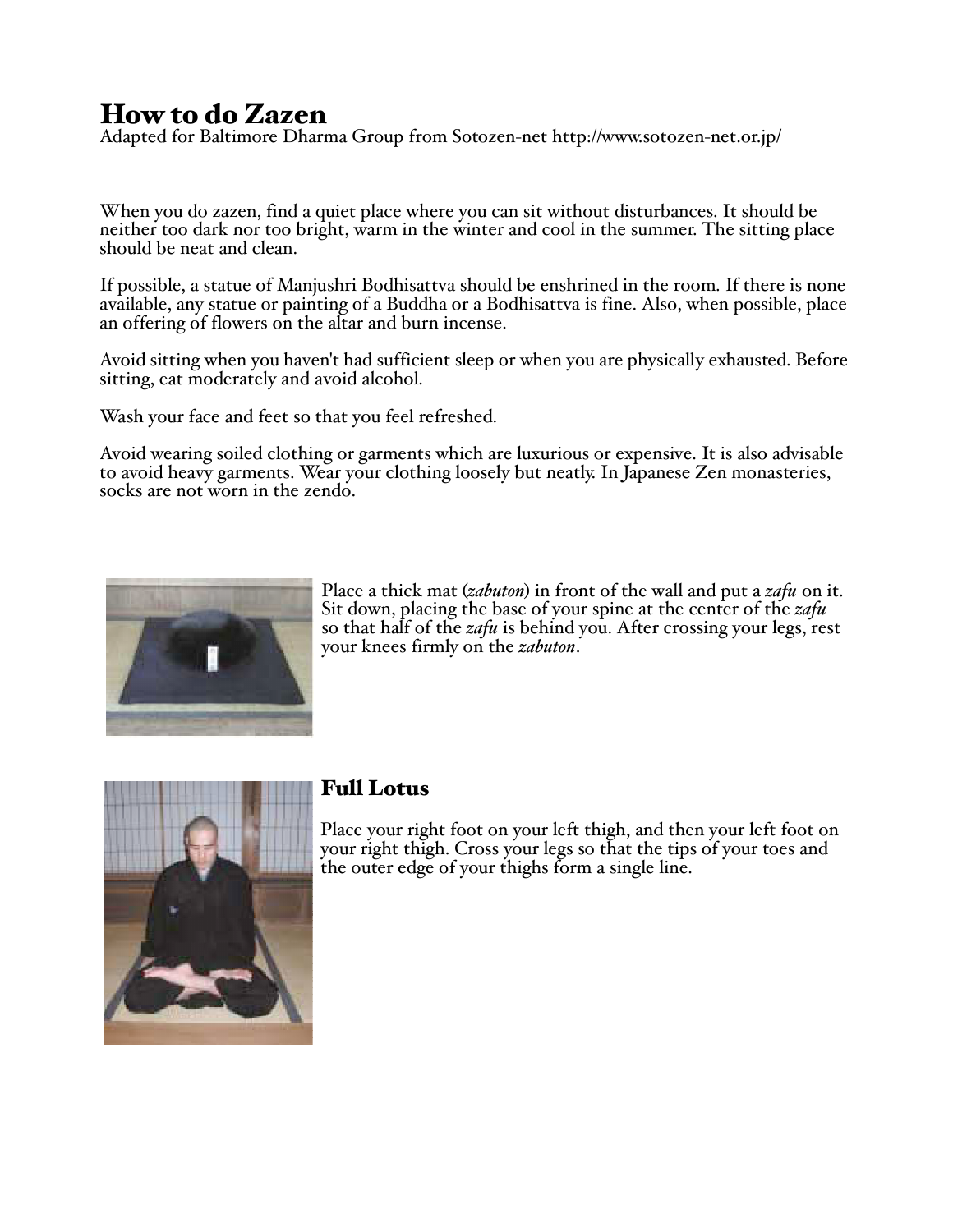

#### Half Lotus

Simply place your left foot on your right thigh. When you cross your legs, your knees and the base of your spine should form an equilateral triangle. These three points support the weight of your body. In *kekkafuza*, the order of crossing the legs may be reversed, and in *hankafuza*, raising the opposite leg is acceptable.



## Sitting in a Chair

Sit upright in a chair as you would on a zafu. Do not lean backwards. Use a square support cushion on the seat and/or under your feet as needed to find a comfortable upright posture. Hold your hands in your lap in the Cosmic Mudra (hokkaijoin).

## Zeiza

This is a variation on the traditional Asian way of sitting. It allows you to form a seated triangle with knees and the base

of your spine, but the center of gravity is a bit higher than sitting in full or half-lotus. Sit on a seiza bench, a low platform, with your legs folded under the bench, knees firmly on the *zabuton*. You can also support yourself by sitting on a firm *zafu* instead of a bench.

## Burmese Position

The Burmese position for sitting crosslegged provides good stability for zazen if you are not able to sit in full or half-lotus. In this posture, seat yourself on a zafu in the usual way. Cross your legs with the left leg and foot on the floor, tucked against your right inner thigh. The left leg is then folded outside the right, also supported by the floor. The order of crossing the legs may be reversed.



#### **Posture**

Rest both knees firmly on the *zabuton*, straighten the lower part of your back, push your buttocks outward and hips forward, and straighten your spine. Pull in your chin and extend your neck as though reaching toward the ceiling. Your ears should be in a line parallel to your shoulders, and your nose should be in line with your navel. After straightening your back, relax your shoulders, back, and abdomen without changing your posture. Sit upright, leaning neither to the left nor right, neither forward nor backward.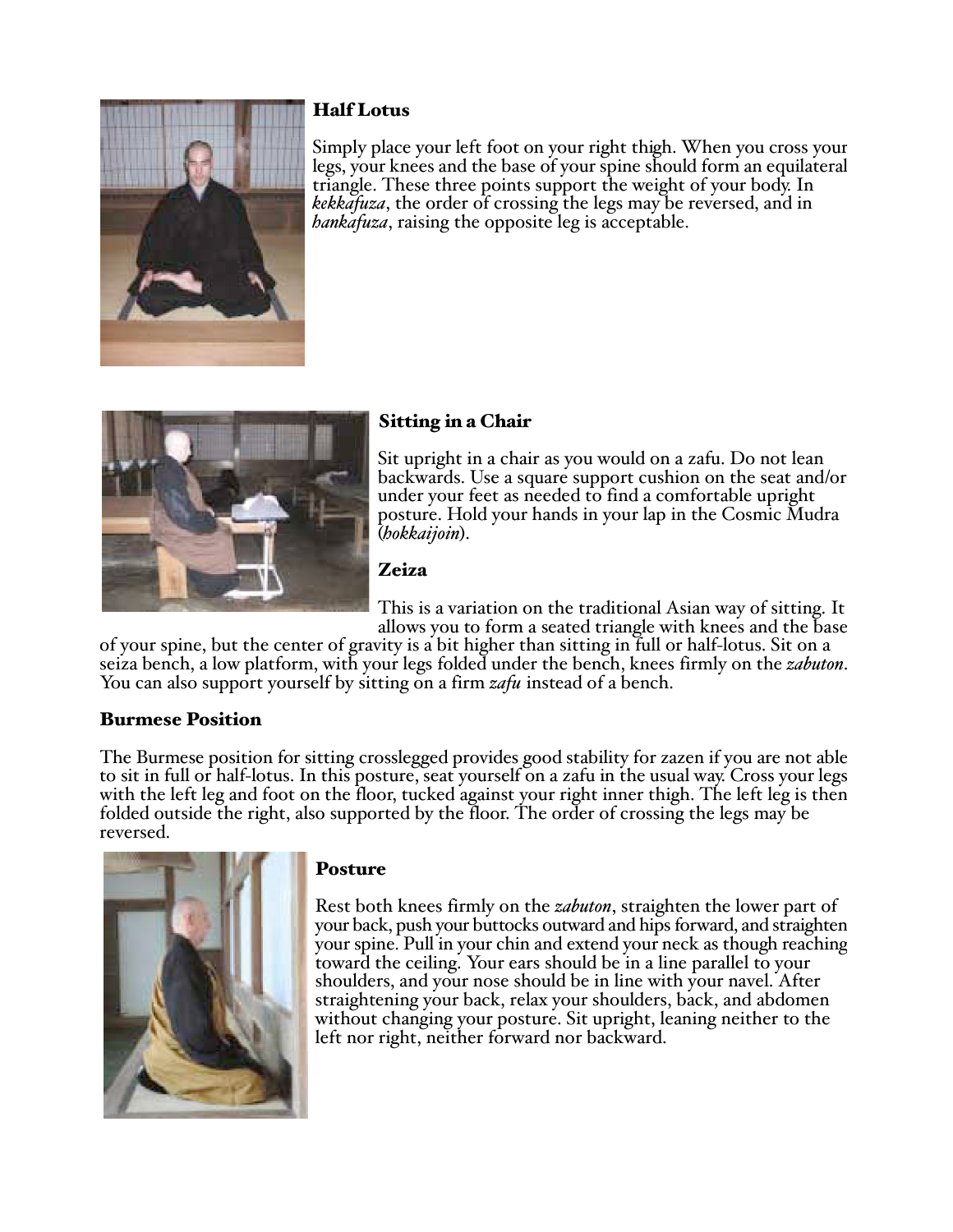

## Cosmic Mudra

Place your right hand, palm-up, on your left foot, and your left hand palm-up on your right palm. The tips of your thumbs should be lightly touching each other. This is called *bokkaijoin* (Cosmic Mudra). Place the tips of your thumbs in fron t of your navel, and your arms slightly apart from your body.

Keep your mouth closed, placing your tongue against the roof of your mouth just behind your teeth.

Keep your eyes slightly open. Cast them downward at about a 45-degree angle. Without focusing on any particular thing, let everything have its place in your field of vision. If your eyes are closed, you will easily drift into drowsiness or daydreaming.

Quietly make a deep exhalation and inhalation. Slightly open your mouth and exhale smoothly and slowly. In order to expel all the air from your lungs, exhale from the abdomen. Then close your mouth and continue to breathe through your nose naturally. This is called kankiissoku.



## Swaying the body

Place your hands palms-up on your knees and sway the upper half of your body from left to right a few times. Without moving your hips, move the trunk as if it were a pole leaning to one side then the other, so that the waist and hip muscles are stretched. You may also sway forward and backward. At first this movement should be large, gradually becoming smaller and smaller, and ceasing with your body centered in an upright position. Once again forming the *hokkaijoin* with your hands, assume an unmoving upright posture.

#### Abdominal Breathing

During zazen, breathe quietly through your nose. Do not try to control your breathing. Let it come and go so naturally that you forget you are breathing. Let long breaths be long, and short breaths be short. Do not make noise by breathing heavily.

#### Awareness

Do not concentrate on any particular object or control your thought. When you maintain a proper posture and your breathing settles down, your mind will naturally become tranquil. When various thought arise in your mind, do not become caught up by them or struggle with them; neither pursue nor try to escape from them. Just leave thoughts alone, allowing them to come up and go away freely. The essential thing in doing *zazen* is to awaken (*kakusoku*) from distraction and dullness, and return to the right posture moment by moment.